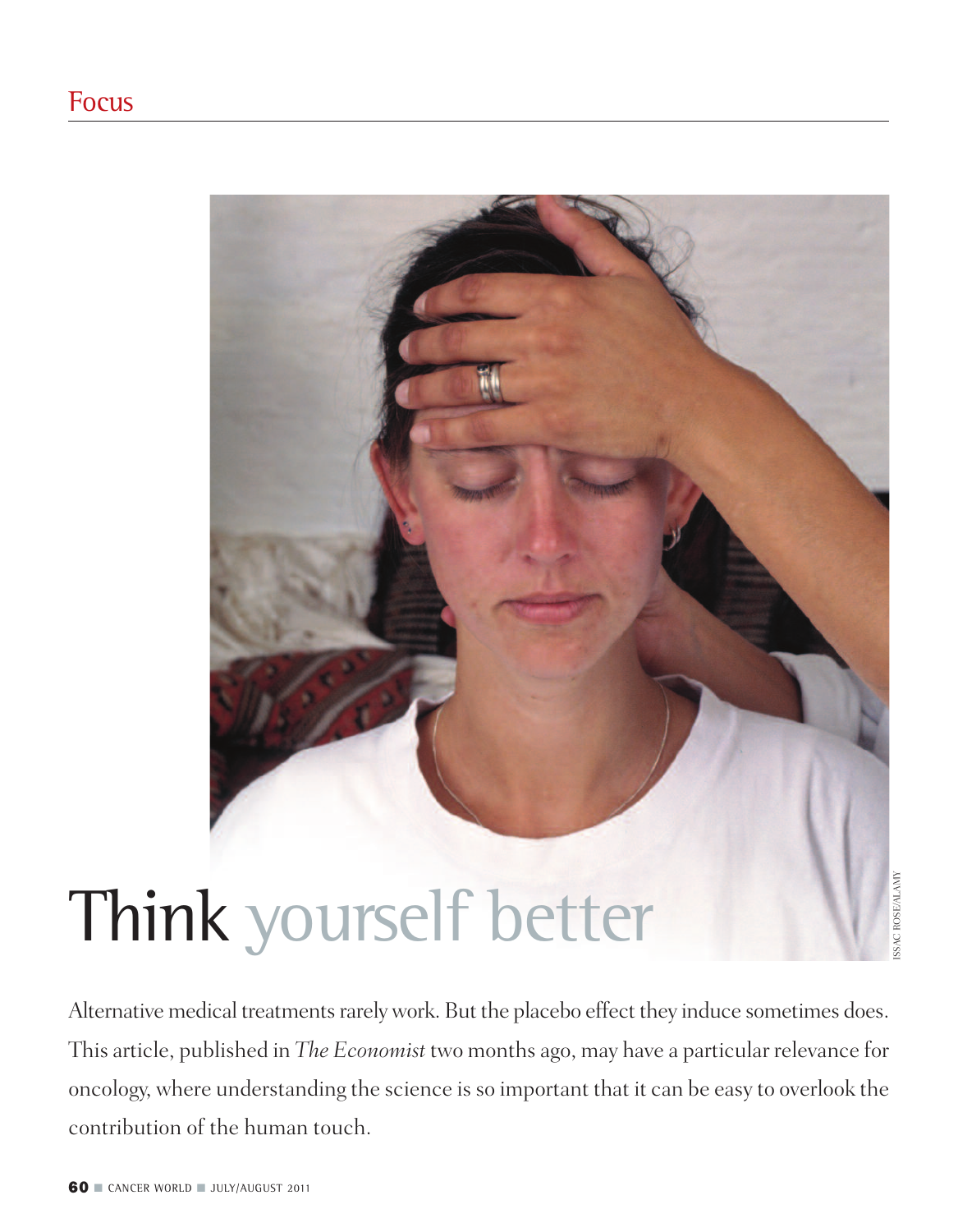### Dr Ernst believes that doctors can usefully learn from the chiropractors, homeopaths and Ascended Masters

n May 29th Edzard<br>
Ernst, the world's first<br>
professor of comple-<br>
mentary medicine, will<br>
step down after 18 years<br>
in his post at the Peninsula Medical Ernst, the world's first professor of complementary medicine, will step down after 18 years School, in south-west England. Despite his job title (and the initial hopes of some purveyors of non-mainstream treatments), Dr Ernst is no breathless promoter of snake oil. Instead, he and his research group have pioneered the rigorous study of everything from acupuncture and crystal healing to Reiki channelling and herbal remedies.

Alternative medicine is big business. Since it is largely unregulated, reliable statistics are hard to come by. The market in Britain alone, however, is believed to be worth around  $£210m$  (\$340m), with one in five adults thought to be consumers, and some treatments (particularly homeopathy) available from the National Health Service.Around the world, according to an estimate made in 2008, the industry's value is about \$60 billion.

Over the years Dr Ernst and his group have run clinical trials and published over 160 meta-analyses of other studies. (Meta-analysis is a statistical technique for extracting information from lots of small trials that are not, by themselves, statistically reliable.) His findings are

I will help you feel better. Whether or not their treatments have any merit, the time and attention alternative therapists can spend in consultations, and their sense of assurance and belief in the therapies they are proposing, can make a real difference to the wellbeing of their patients

stark. According to his *"Guide to Complementary and Alternative Medicine"*, around 95% of the treatments he and his colleagues examined – in fields as diverse as acupuncture, herbal medicine, homeopathy and reflexology – are statistically indistinguishable from placebo treatments. In only 5% of cases was there either a clear benefit above and beyond a placebo (there is, for instance, evidence suggesting that St John's Wort, a herbal remedy, can help with mild depression), or even just a hint that something interesting was happening to suggest that further research might be warranted.

Itwas, at times, a lonely experience. Moneywas hard to come by. Practitioners of alternative medicine became increasingly reluctant to co-operate as the negative results piled up (a row in 2005 with an alternative-medicine lobby group founded byPrinceCharles did not help), while traditional medical-research bodies saw investigations into things like Ayurvedic healing as a waste of time.

Yet Dr Ernst believes his work helps address a serious public-health problem. He points out that conventional medicines must be shown to be both safe and efficacious before they can be licensed for sale. That is rarely true of alternative treatments, which rely on a mixture of appeals to tradition and to the 'natural' wholesomeness of their products to reassure consumers. That explains why, for instance, some homeopaths can market treatments for malaria, despite a lack of evidence to suggest that such treatments work, or why some chiropractors can claim to cure infertility.

Despite this lack of evidence, and despite the possibility that some alternative practitioners may be harming their patients(either directly, or by convincing them to forgo more conventional treatments for their ailments), Dr Ernst also